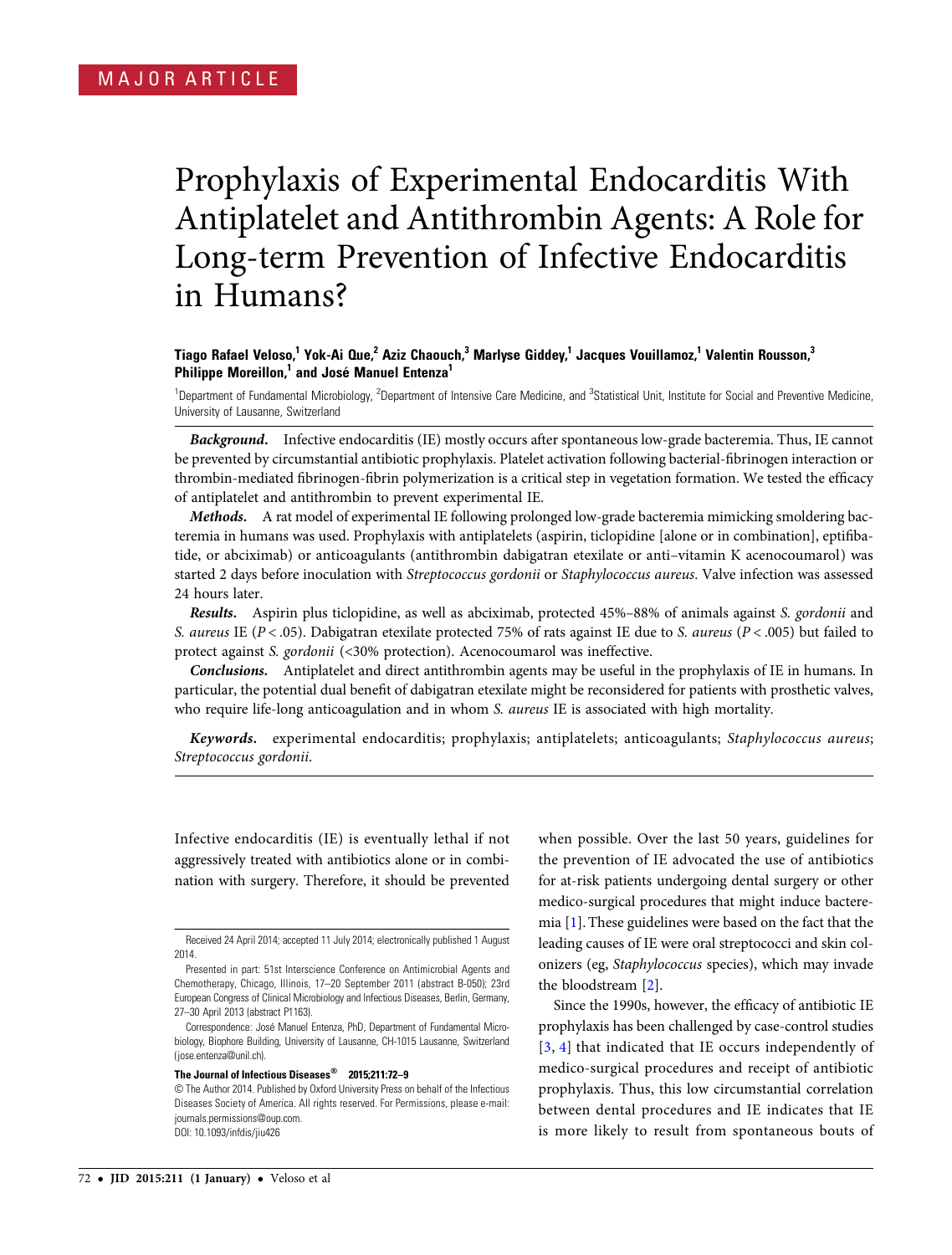bacteremia occurring during normal day-to-day activities. This assumption was further supported by the fact that the cumulative numbers of bacteria circulating in the blood during chewing or toothbrushing are vastly superior (by  $10^{5-6}$  times) than the numbers resulting from punctual dental procedures [[5](#page-6-0), [6\]](#page-6-0).

On this basis, the American Heart Association and the European Society for Cardiology have revisited their guidelines for IE prophylaxis and drastically decreased the indications for prophylactic antibiotic use [[7](#page-6-0), [8\]](#page-6-0). However, while restricting the spectrum of antibiotic prophylaxis, the new guidelines do not propose any alternatives to prevent IE caused by the numerous occurrences of spontaneous bacteremia.

Because IE is life-threatening and difficult to treat, general protective strategies are desired for high-risk patients [\[3,](#page-6-0) [9](#page-6-0)]. Such measures should be compatible with chronic use and based on validated physiopathological concepts. Here we tested the hypothesis that interfering with bacteria-induced platelet aggregation or prothrombin activation could fit this purpose. The logic of this approach was based on the fact that bacteria capable of interacting with platelets are more prone to induce IE [[10\]](#page-6-0).

Most cases of IE are due to oral streptococci (eg, Streptococcus gordonii) or Staphylococcus aureus [[2](#page-6-0)].We tested several antiplatelet and anticoagulant drugs for their efficacy in the prophylaxis of experimental IE induced by S. gordonii and S. aureus. Antiplatelet drugs included aspirin, ticlopidine, eptifibatide, and abciximab. Aspirin inhibits platelet cyclooxygenase 1 (COX1) activity, thereby blocking thromboxane  $A_2$  $(TXA<sub>2</sub>)$ , resulting in a reduction of platelet activation. Ticlopidine inhibits the platelet ADP receptor,  $P_2Y_{12}$ , thereby suppressing ADP-induced platelet activation and aggregation. Both TXA<sub>2</sub> and ADP are major agonists of platelet activation. Eptifibatide and abciximab act by antagonizing the GP IIb/ IIIa receptor for fibrinogen on the platelet surface. These drugs block platelet aggregation by preventing the binding of fibrinogen molecules that cross-link adjacent platelets [[11\]](#page-6-0). Anticoagulants included dabigatran etexilate and acenocoumarol. Dabigatran etexilate competitively binds to the active site of thrombin, preventing the conversion of soluble fibrinogen to insoluble fibrin and subsequent clot formation. Acenocoumarol exhibited its anticoagulant effect by inhibition of vitamin K epoxide reductase, ultimately leading to the depletion of functional vitamin K–dependent clotting factors [[12\]](#page-6-0).

Bacteria were inoculated continuously at low concentrations to simulate the constant exposure to spontaneous smoldering bacteremia occurring most of the time in humans during routine daily activities, in the case of oral streptococci [\[6\]](#page-6-0), or from more or less prolonged low-grade discharges from an infected intravascular device, in the case of staphylococci [\[13](#page-6-0)]. The results indicate that interfering with platelet activation is an effective way to prevent valve infection against these 2 pathogens.

## MATERIALS AND METHODS

#### Ethics Statement

Blood specimens were obtained from one of the authors (T. R. V.) under safe conditions. Ethical approval was not required. The animal studies were performed in strict accordance with the recommendations of the Swiss Federal Act on Animal Protection. All animal protocols were reviewed and approved by the Cantonal Committee on Animal Experiments of the State of Vaud ( permit 879.8). A mixture of ketamine (75 mg/kg) and midazolam (5 mg/kg) anesthesia was administered to animals before any surgical procedure. During all animal experimentation procedures, all efforts were made to minimize the potential for suffering.

#### Bacterial Strains and Growth Conditions

The well-described isolates of S. gordonii (strain Challis) and coagulase-positive S. aureus (strain Newman) [[14](#page-6-0)] were used. S. gordonii was grown at 37°C with 5%  $CO<sub>2</sub>$  in brain-heart infusion broth (Difco; Becton Dickinson, Sparks, MD) and S. aureus at 37°C in tryptic soy broth (Difco).

#### Antiplatelet and Anticoagulant Compounds

Antiplatelet drugs included aspirin (Aspegic, Sanofi Aventis, Meyrin/Genève, Switzerland), ticlopidine (Sigma-Aldrich, Buchs, Switzerland), eptifibatide (Integrilin, GlaxoSmithKline, Münchenbuchsee, Switzerland), and abciximab (ReoPro, Eli Lilly, Vernier/Genève, Switzerland). Anticoagulants included dabigatran etexilate (Pradaxa, Boehringer Ingelheim, Basel, Switzerland) and acenocoumarol (Sigma-Aldrich). Dabigatran, the active form of dabigatran etexilate, was kindly provided by Dr Peter Verhamme (Leuven, Belgium).

None of these agents possessed antimicrobial activity against the bacterial test strains, as shown by minimal inhibitory concentrations of  $\geq$ 128 µg/mL, far in excess of pharmacologically relevant concentrations. Moreover, after 24 hours of exposure of  $10^6$  colony-forming units (CFU)/mL of the organisms to either 50 µg/mL of aspirin, 2.0 µg/mL of ticlopidine, 2.5 µg/ mL of eptifibatide, 10 µg/mL of abciximab, 150 ng/mL of dabigatran, or 2 µg/mL of acenocoumarol (ie, concentrations within the therapeutic plasma levels in humans after standard doses [\[15](#page-6-0)–[20](#page-6-0)]), no effect on bacterial growth rates was observed.

## Assessment of Drug Effect on Bacteria-Induced Platelet Aggregation and Plasma Coagulation

Platelet-rich plasma (PRP) and platelet-poor plasma for platelet-aggregation tests were obtained from anticoagulated human blood as described previously [[21](#page-6-0)]. The extent of platelet aggregation inhibition of aspirin, ticlopidine, aspirin plus ticlopidine, eptifibatide, and abciximab was performed by light transmission  $(A_{600 \text{ nm}})$ , using a fluorometer Infinite 200 Pro (Tecan, Salzburg, Austria) [[21\]](#page-6-0). Platelet aggregation was monitored every minute for 20 minutes. The various inhibitors were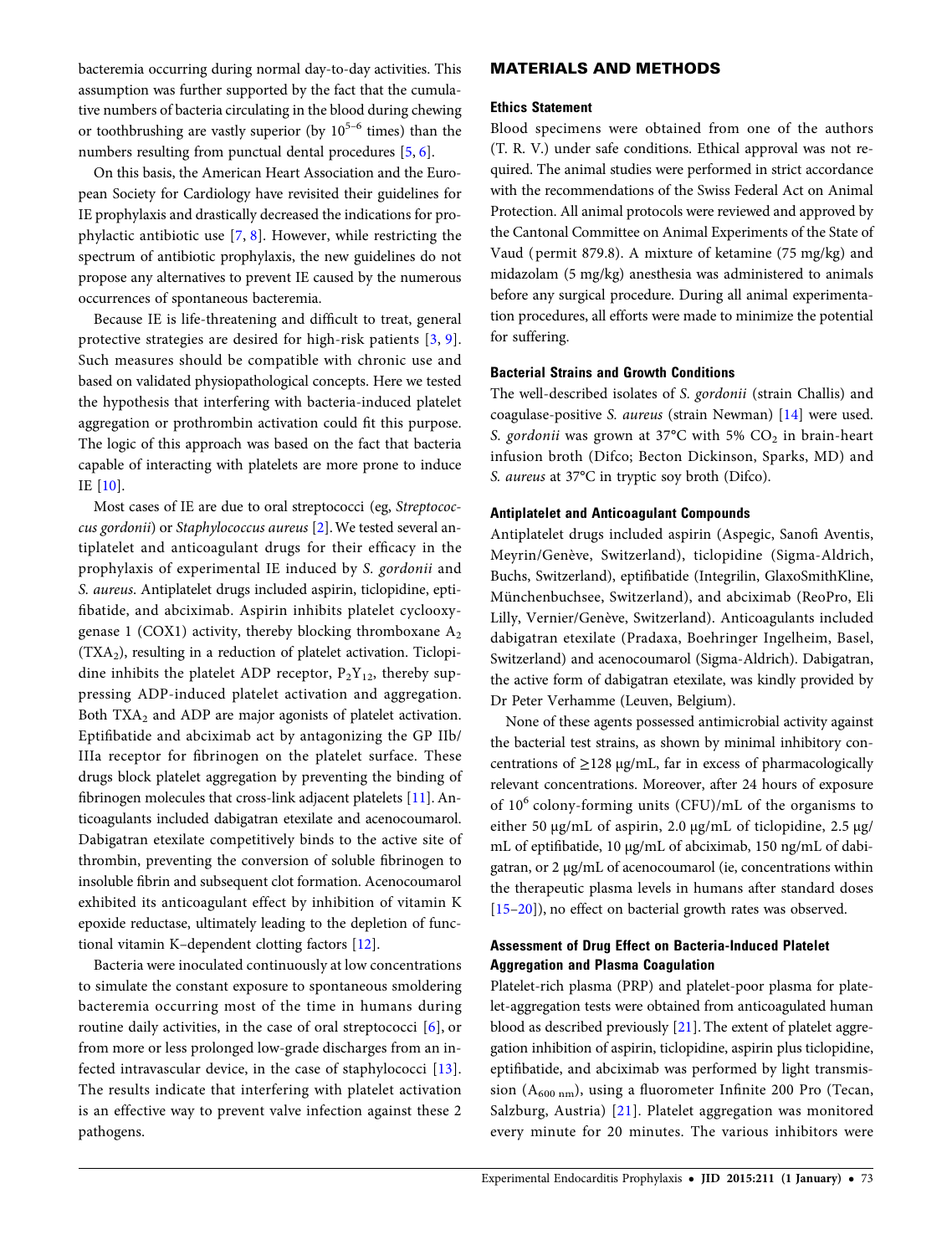compared with regard to the interval between the addition of bacteria to the PRP suspension and the onset of the aggregation response (lag time). The light transmission of PRP alone was defined as 0% aggregation. Platelet aggregation with ADP (10 µM) was used as a positive control. Three independent assays were performed.

The anticoagulant effect of dabigatran etexilate and acenocoumarol was assessed by a modification of the clotting time test described by Cheng et al [\[22\]](#page-6-0). In brief, blood of control rats and rats receiving anticoagulants as in in vivo prophylactic experiments was drawn into plastic tubes without any anticoagulant and allowed to clot. In some assays, S. gordonii, S. aureus, or saline were added to the blood to test their possible interference with coagulation. In these experiments, 500 µL of rat blood was spiked with bacteria (final concentration,  $10^4$  CFU/mL), and tubes were observed until visible blood clotting appeared.

#### Rat Endocarditis Model and Prophylaxis Study

The production of catheter-induced aortic vegetations and the installation of a permanent intravenous line connected to a programmable infusion-pump device were performed in female Wistar rats, as described previously [[14](#page-6-0)].

Prophylaxis began after the insertion of the intracardiac catheter and lasted for 48 hours. Aspirin (8 mg/kg) and ticlopidine (10 mg/kg), alone or in combination, were administered by an intravenous bolus injection every 12 hours [\[15](#page-6-0), [23](#page-6-0)]. Eptifibatide was administrated by a bolus of 180 µg/kg followed by a continuous infusion of 2 µg/kg/minute over 24 hours. Abciximab was given every 12 hours by a bolus of 0.25 mg/kg followed by a continuous infusion of 0.125 µg/kg/minute [[24\]](#page-6-0). Dabigatran etexilate prophylaxis was performed by intraperitoneal injections of 5 or 10 mg/kg every 12 hours [\[25,](#page-6-0) [26](#page-6-0)]. Two different doses were tested because dabigatran etexilate has been shown to inhibit thrombin in a dose-dependent manner [\[26](#page-6-0)]. For intraperitoneal injections of dabigatran etexilate, commercially available capsules of Pradaxa were dissolved as described [\[27\]](#page-6-0). Acenocoumarol was administrated in a subcutaneous injection of 1 mg/kg once a day [\[20](#page-6-0)]. Stock solutions of acenocoumarol (10 mg/mL) were prepared in dimethyl sulfoxide (Sigma-Aldrich) and adjusted to the desired concentration in a 1:1 (vol/vol) ratio of saline to distilled water. The chosen doses were previously used in animal models or in humans. Control rats received saline. Pharmacokinetics analysis has not been attempted.

Forty-eight hours after starting prophylaxis, animals were inoculated with  $10^6$  CFU of S. gordonii or  $10^5$  CFU of S. aureus. The inocula were prepared by diluted overnight cultures until the desired concentration and progressively delivered at a pace of 0.0017 mL/minute over 10 hours [[14\]](#page-6-0). Rats were euthanized 24 hours after inoculation ended. The cardiac vegetations were sterilely removed, weighed, and processed as described elsewhere to determine the number of viable organisms [[14](#page-6-0)].

#### Statistical Analysis

The quantification of platelet aggregation inhibition (lag times), clotting times, and the weights of the vegetations were expressed as mean ± standard deviation (SD) and compared by the Student  $t$  test. The percentage of infected vegetations was analyzed by the Fisher exact test. All statistical analyses were performed with GraphPad Prism software (version 4.0 for Windows; GraphPad Software, La Jolla, CA; <http://www.graphpad.com>). Differences were considered significant at  $P$  values of <.05, by use of 2-sided significance levels.

## RESULTS

#### Platelet Aggregation

One key question was the platelet aggregation phenotype in the presence or absence of bacteria or antiaggregants. In the absence of either bacteria or drug, the lag time for spontaneous platelet aggregation was >20 minutes, whereas ADP induced aggregation within 1 minute. When S. gordonii and S. aureus alone were added to platelets, the mean lag times (±SD) of platelet aggregation were  $9.0 \pm 0.6$  minutes and  $1.3 \pm 0.7$  minutes, respectively, underlining the superior aggregation capacity of S. aureus. In the presence of S. gordonii, all of the antiaggregants prolonged the lag time of microbe-induced aggregation to >20 minutes (upper measurement limit). In the presence of S. aureus, aspirin alone, ticlopidine alone, or aspirin and ticlopidine in combination significantly increased the lag time (from 1 to approximately 5 minutes). With regard to GPIIb/IIIa inhibitors, both eptifibatide and abciximab completely inhibited S. aureus–induced platelet aggregation (no platelet aggregation was observed within 20 minutes).

## Prevention of Experimental IE Due to S. gordonii by Inhibitors of Platelet Activation

The efficacy of antiplatelet drugs to prevent experimental S. gordonii IE is depicted in Figure [1](#page-3-0). In control rats, the incidence of valve infection was 78%. Compared with these control values, aspirin or ticlopidine alone failed to prevent IE (87% and 80% of vegetations infected, respectively). In contrast, the combination of aspirin and ticlopidine effectively prevented IE (21% of vegetations infected;  $P = .0007$ ).

Eptifibatide failed to prevent IE (75% of vegetations infected), whereas abciximab successfully prevented IE (15% of vegetations infected;  $P = .0003$ ). Bleeding events were observed in 2 of 12 animals receiving eptifibatide and in any animals receiving aspirin-ticlopidine or abciximab.

## Prevention of Experimental IE Due to S. aureus by Inhibitors of Platelet Activation

Figure [2](#page-3-0) depicts a similar experiment performed with S. aureus. In control rats, the incidence of IE was 93%. Aspirin or ticlopidine alone failed to prevent IE (100% and 83% vegetations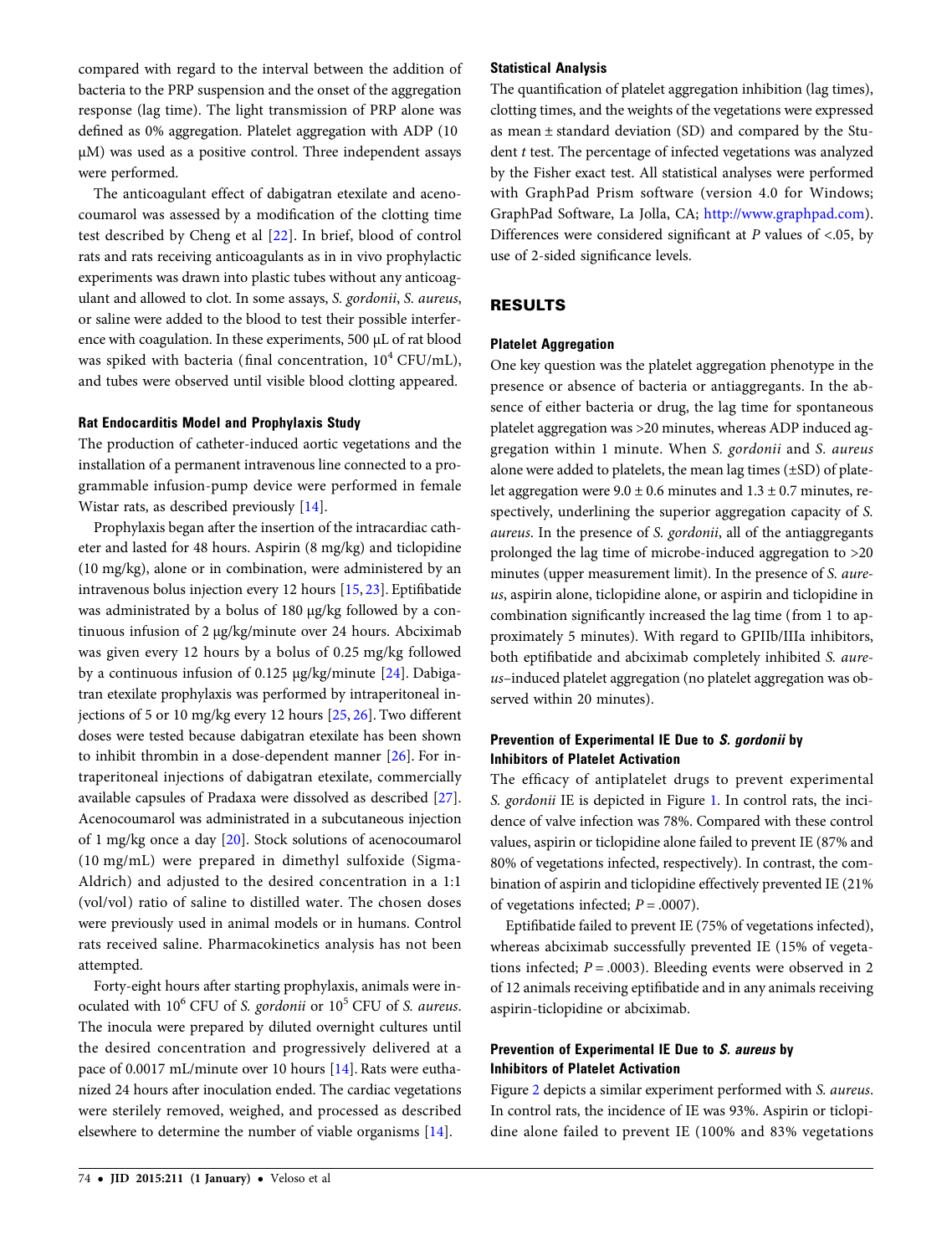<span id="page-3-0"></span>

Figure 1. Effect of prophylaxis with various antiplatelet agents on both the weight of vegetations (upper panel) and the prevention of experimental endocarditis (lower panel) due to Streptococcus gordonii. Data of vegetation weights are expressed as mean ± standard deviation. The numbers of infected animals/total number of animals are indicated at the bottom of each column.  $*P$  < .001, by the Student t test (for vegetation weight) or the Fisher exact test (for infected vegetations), compared with the control group. Abbreviations: ABC, abciximab; ASA, aspirin; EPB, eptifibatide; TCL, ticlopidine.

infected, respectively). In contrast, aspirin combined with ticlopidine had a marginal but significant protective effect (55% of vegetations infected;  $P = .04$ ). Eptifibatide failed completely (100% of vegetations infected), yet bleeding events occurred in 4 of 7 animals, indicating that the drug indeed affected platelet activity. In sharp contrast, abciximab was highly successful in preventing IE (12% of vegetations infected;  $P = .0002$ ), and no bleeding events were observed.

### Prevention of Experimental Endocarditis Due to S. gordonii by Antithrombin and Anti–Vitamin K Agents

The results shown in Figure 1 and Figure 2 highlight the prophylactic efficacy of the anti-GPIIb/IIIa monoclonal antibody abciximab. As abciximab is supposed to block the fibrinogenfibrin platelet interaction in the fibrinogen-fibrin platelet network, we investigated whether interfering with the upstream bacterial-fibrinogen binding by use of dabigatran etexilate or acenocoumarol would have the same effect. Dabigatran etexilate at either 5 mg/kg or 10 mg/kg failed to prevent experimental S. gordonii IE (100% and 70% of vegetations infected, respectively; Figure [3\)](#page-4-0). Bleeding events were observed in only 1 of 10 animals with the 10 mg/kg dose. Likewise, acenocoumarol did not successfully prevent IE (67% of vegetations infected), and bleeding complications were observed in 2 of 6 animals. Both dabigatran



**Figure 2.** Effect of prophylaxis with various antiplatelet agents on both the weight of vegetations (upper panel) and the prevention of experimental endocarditis (lower panel) due to Staphylococcus aureus. Data of vegetation weights are expressed as mean ± standard deviation. The numbers of infected animals/total number of animals are indicated at the bottom of each column.  $*P$  < .05, by the Student t test (for vegetation weight) or the Fisher exact test (for infected vegetations), compared with the control group. Abbreviations: ABC, abciximab; ASA, aspirin; EPB, eptifibatide; TCL, ticlopidine.

etexilate and acenocoumarol significantly increased blood clotting time both in the absence or the presence of S. gordonii (Table [1](#page-4-0)), demonstrating that they were biologically active in the animals.

## Prevention of Experimental Endocarditis Due to S. aureus by Antithrombin and Anti–Vitamin K Agents

Figure [4](#page-4-0) shows the results of prophylaxis with S. aureus. At a dose of 5 mg/kg, dabigatran etexilate significantly decreased the rate of IE (44% of vegetations infected;  $P = .028$ ). There was no bleeding observed at this dose. Since dabigatran etexilate has a dose-dependent activity [\[26](#page-6-0)], we further tested its efficacy at 10 mg/kg. At this dose, dabigatran etexilate decreased the rate of IE (25% of vegetations infected;  $P = .003$ ), but bleeding events were observed in 2 of 8 animals. In contrast, acenocoumarol failed to prevent IE (100% of vegetations infected), and bleeding events were observed in 4 of 10 animals.

The anticoagulant effect of these compounds in animals was demonstrated by a significant increase in the blood clotting time both in the absence or presence of bacteria (Table [1\)](#page-4-0).

#### **DISCUSSION**

In the present study, we observed a significant protection against experimental S. gordonii or S. aureus IE by drugs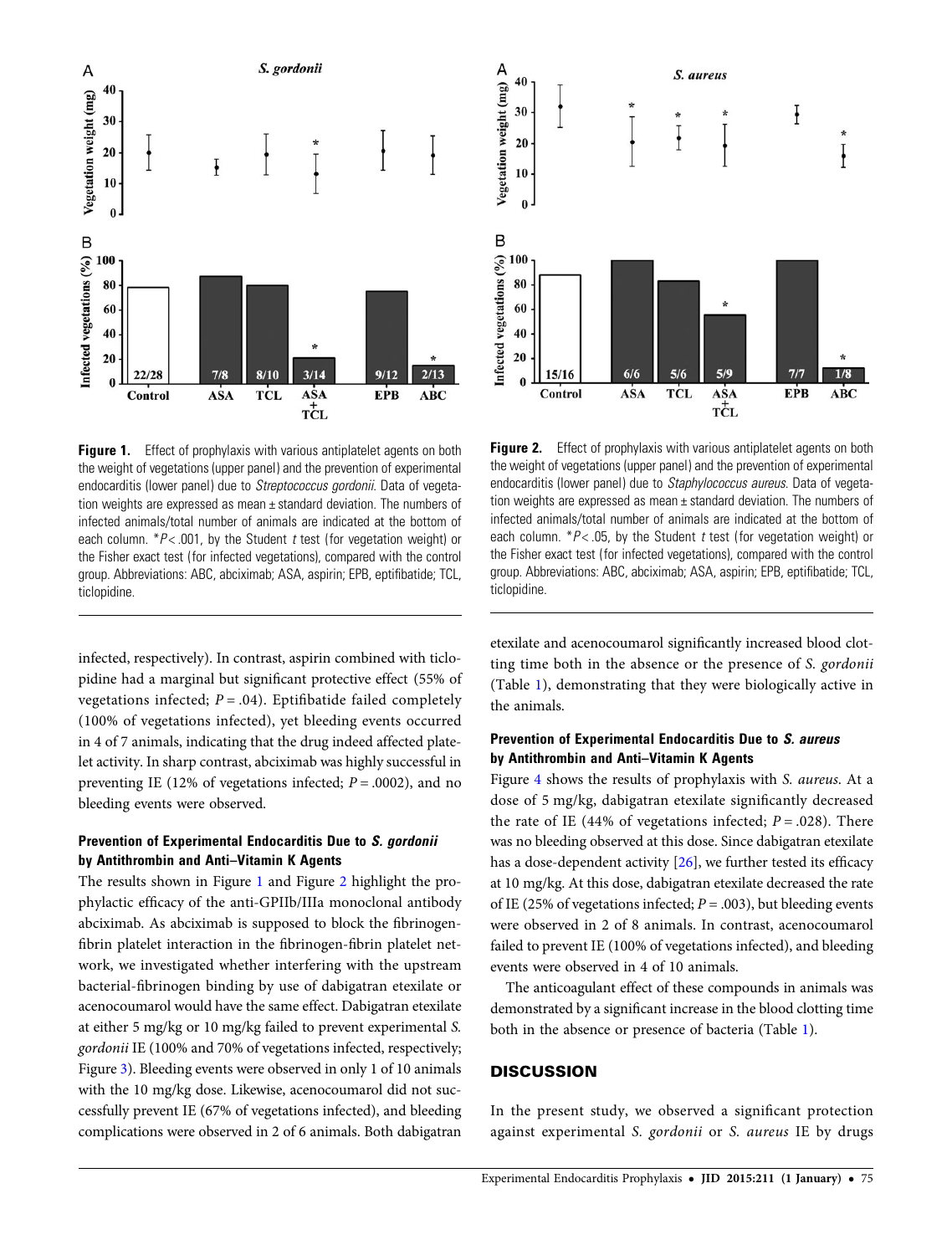<span id="page-4-0"></span>

**Figure 3.** Efficacy of prophylaxis after anticoagulation with either the antithrombin dabigatran etexilate (DE) or the vitamin K antagonist acenocoumarol (ACC) on both the weight of vegetations (upper panel) and the prevention of experimental endocarditis (lower panel) due to Streptococcus gordonii. Data on vegetation weights are expressed as mean  $\pm$  standard deviation. The numbers of infected animals/total number of animals are indicated at the bottom of each column.  $*P < .05$ , by the Student t test (for vegetation weight), compared with the control group.

interfering with platelet activation/aggregation, including the combination of aspirin plus ticlopidine, abciximab, and the antithrombin dabigatran etexilate.

Aspirin (a COX1 inhibitor) and ticlopidine (an ADP receptor  $P_2Y_{12}$  inhibitor) block the effector signal transduction leading

Table 1. Anticoagulant Effect of Dabigatran Etexilate and Acenocoumarol

|                         | Clotting Time, min, Mean $\pm$ SD |                                  |                          |
|-------------------------|-----------------------------------|----------------------------------|--------------------------|
| Variable                | Saline                            | <b>Streptococcus</b><br>gordonii | Staphylococcus<br>aureus |
| No drug                 | $6.00 \pm 0.40$                   | $4.50 \pm 0.28$                  | $3.50 \pm 0.28$          |
| Dabigatran<br>etexilate | $40.75 \pm 2.13^a$                | $42.50 \pm 10.90^a$              | $39.50 \pm 2.59^{\circ}$ |
| Acenocoumarol           | $24.25 \pm 2.83^a$                | $25.25 \pm 5.34^a$               | $30.50 \pm 4.55^{\circ}$ |

The anticoagulant effect of dabigatran etexilate and acenocoumarol was assessed in 3 independent experiments by measuring the clotting time in the blood of rats 48 hours after the onset of the prophylactic regimen.

 $a^2 P$  < .02, by the Student t test, compared with the clotting time in the absence of drug (no drug).



**Figure 4.** Efficacy of prophylaxis after anticoagulation with either the antithrombin dabigatran etexilate (DE) or the vitamin K antagonist acenocoumarol (ACC) on both the weight of vegetations (upper panel) and the prevention of experimental endocarditis (lower panel) due to Staphylococcus aureus. Data on vegetation weights are expressed as mean ± standard deviation. The numbers of infected animals/total number of animals are indicated at the bottom of each column.  $*P < .05$ , by the Student t test (for vegetation weight) or the Fisher exact test (for infected vegetations), compared with the control group.

to platelet activation and aggregation [\[11](#page-6-0)]. This blockage occurs downstream of the activator signals transmitted by interactions of S. gordonii or S. aureus with the agonist platelet receptors GPIb, GPVI, or GPIIb/IIIa [\[28](#page-6-0)]. Thus, aspirin and ticlopidine nonspecifically prevented platelet activation/aggregation against both organisms by disrupting the platelet-platelet interaction. The prophylactic effect of the aspirin-ticlopidine combination was previously tested in the rabbit model of S. aureus IE by Nicolau et al [\[29](#page-6-0)]. These authors reported a statistically significant decrease in mean vegetation weights in treated animals but no decrease in valve infections. In contrast, the present results showed a decrease in both vegetation weights and valve infections. We postulate that this difference is due to the inoculation technique used in classical models of experimental IE, in which animals are infected with intravenous bolus injections of high bacterial numbers. This results in transient (1–2 minutes) bacteremia of >1000 CFU/mL, which may overcome the beneficial effect of antiplatelet prophylaxis. In contrast, the more realistic model used here produced bacterial concentrations in the blood that did not exceed 2–50 CFU/mL but persisted for a prolonged period [\[14\]](#page-6-0). These bacterial concentrations in the blood are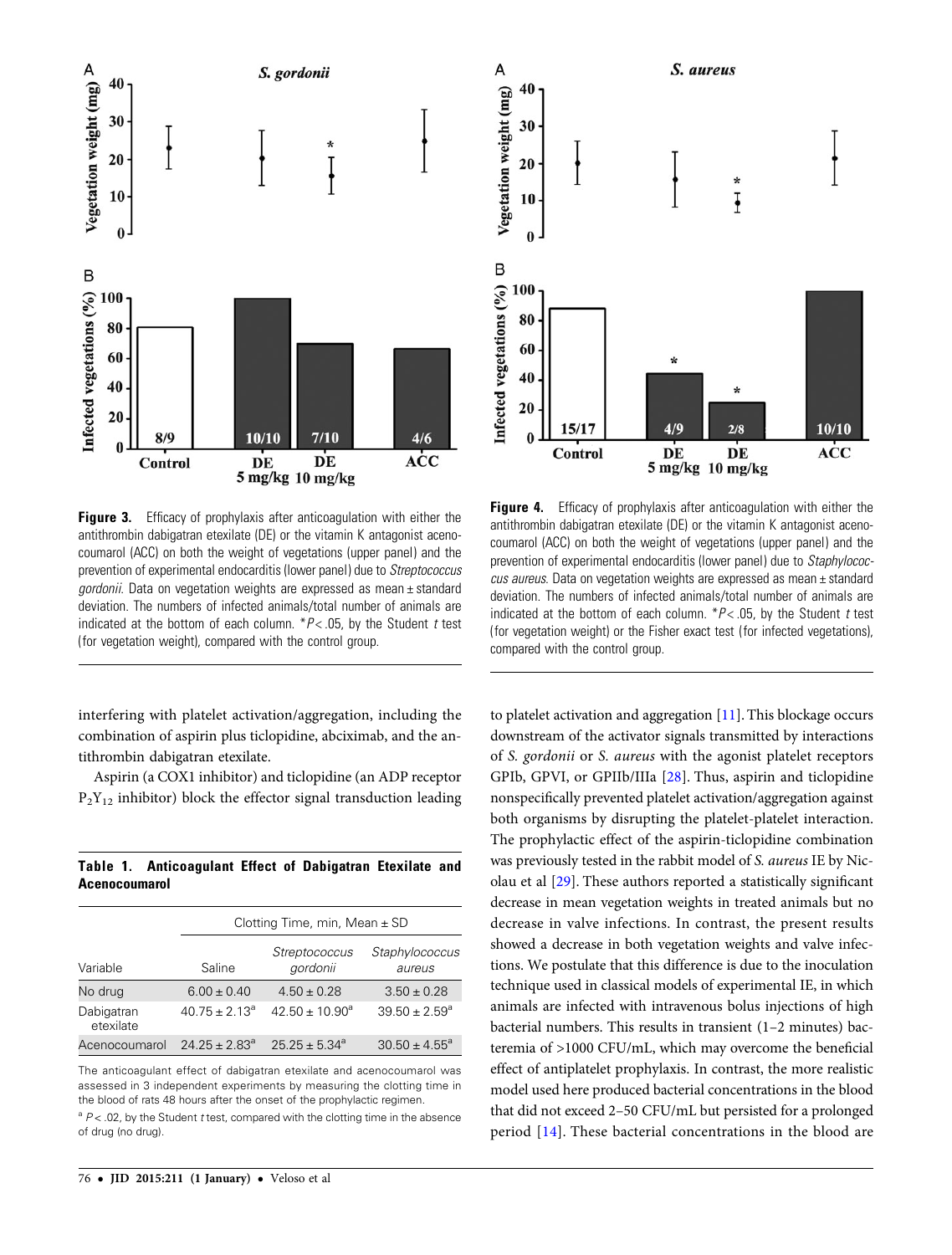comparable to those measured after dental extraction in humans [[5,](#page-6-0) [6\]](#page-6-0) but are low enough to benefit from antiplatelet prophylaxis. Indeed, the difference between successful aspirinticlopidine prophylaxis in the setting of continuous low-grade S. gordonii bacteremia versus transient high-grade bacteremia was substantiated in a parallel study in which we showed that this combination did not reduce the incidence of IE in the bolus inoculation model (data not shown).

Our results also showed that blocking the agonist GPIIb/IIIa fibrinogen platelet receptor with abciximab [[11\]](#page-6-0) afforded effective protection against both organisms, as well. On the other hand, eptifibatide, which targets the same receptor, failed completely. These opposite in vivo results, which occurred despite the fact that both drugs produced a similar antiaggregation effect (lag time) in vitro, are most likely explained by different pharmacokinetics and/or different affinity profiles for the GPIIb/IIIa platelet receptor [[30](#page-7-0)]. Eptifibatide is a small molecule with a rapid rate of dissociation from GPIIb/IIIa and could be rapidly cleared from the system. In contrast, abciximab is a chimeric Fab fragment monoclonal antibody with greater, long-lasting affinity for GPIIb/IIIa that almost irreversibly inhibits the receptor.

S. aureus platelet activation/aggregation occurring via GPIIb/ IIIa depends also on the presence of specific antibodies and the low-affinity immunoglobulin G (IgG) platelet receptor FcγRIIa. For example, anti-ClfA IgG serves as transduction signal for S. aureus platelet activation, together with a ClfA fibrinogenfibrin bridge with GPIIb/IIIa  $[31]$  $[31]$  $[31]$ . However, rat platelets do not express FcγRIIa on their surface, in contrast to human platelets. This could affect the interaction of S. aureus with rat platelets and influence the effect of abciximab. However, the presence of FcγRIIa on human platelets should not affect the activity of this compound against S. aureus in humans. Indeed, even if S. aureus is recognized by anti-ClfA IgG and is attached to FcγRIIa, abciximab will still be able to block GPIIb/IIIa and subsequent bacterial-induced platelet activation/aggregation, because both FcγRIIa and GPIIb/IIIa are necessary to trigger it [\[31\]](#page-7-0). In the case of S. gordonii, the interaction with GPIIb/ IIIa platelet receptor is mediated by PadA without specific IgG intervention and independently of the FcγRIIa receptor [\[31](#page-7-0)], and thus the effect of abciximab should be similar in rats and in humans.

We next tested the antithrombin dabigatran etexilate, which inhibits fibrinogen-fibrin polymerization promoted by staphylococcal coagulase. Staphylocoagulase binds to prothrombin to form a proteolytically active complex (staphylothrombin) that converts fibrinogen into fibrin and facilitates S. aureus– induced platelet aggregation [[32](#page-7-0)]. Moreover, since dabigatran etexilate is an anticoagulant, we used acenocoumarol (a vitamin K antagonist) as a control. Dabigatran etexilate successfully prevented experimental IE due to S. aureus but not due to S. gordonii, while acenocoumarol had no effect against any tested

bacteria. Protection of dabigatran etexilate against S. aureus experimental IE could be associated with the inhibition of fibrinogen-fibrin polymerization by blocking not only thrombin but also staphylothrombin, which exacerbates fibrin formation [\[33\]](#page-7-0). This would decrease platelet–platelet interaction occurring via GPIIb/IIIa receptor and, likely, also S. aureus–platelet interaction in humans. In the case of S. gordonii, the lack of dabigatran etexilate activity could be explained by the fact that this microorganism is able to induce fibrinogen-fibrin polymerization in a thrombin-independent way, using the FSS2 challisin protein [\[34\]](#page-7-0).

Taken together, the present results provide clues about how an antiplatelet or anticoagulant compound could play a role in the prevention of IE in humans, in addition to the known effect of such agents on the thrombotic-coagulation system. The principal mechanism appeared to be inhibition of platelet activation, not anticoagulation, as shown by the absence of efficacy of acenocoumarol.

Nevertheless, we cannot exclude that other additional effects of the drugs, outside of targeting platelet receptors, could contribute to protect animals from endocarditis. For instance, aspirin may also have a COX1-independent vitamin K antagonism [\[35](#page-7-0)]. Moreover, the ability of aspirin to protect the endothelium from oxidative stress, as well as its demonstrated capacity to alter the expression of S. aureus virulence factors [\[36\]](#page-7-0), could also improve its efficacy.  $P2Y_{12}$  inhibitors as well as GPIIb/ IIIa blockers, such as abciximab, may also have an antiinflammatory effect [\[37](#page-7-0), [38\]](#page-7-0). Finally, dabigatran etexilate, by blocking thrombin, reduced thrombin-induced production of extracellular matrix proteins and proinflammatory factors [[39\]](#page-7-0). Further investigation is required to clarify the role of these additional effects in our experimental model.

The question arises as to which antiplatelet or anticoagulant drug would be the most adequate for the prevention of IE in humans. The advantage of the combination of aspirin with ticlopidine (or equivalent newer molecules) over abciximab is that they can be administered orally for prolonged periods to decrease the risk of both streptococcal and staphylococcal IE simultaneously. In contrast, abciximab must be administered intravenously and serves essentially as a proof of concept unless user-friendly oral formulations are developed.

Long-term use of aspirin to prevent IE-related embolism has been a matter of debate [[40\]](#page-7-0). Some authors reported no decrease in embolic events at the expense of a greater risk of bleeding [\[41\]](#page-7-0), whereas others reported a beneficial effect [\[42\]](#page-7-0). On this basis, Eisen and Bayer [[40\]](#page-7-0) argued that antiplatelet prevention of IE should be reevaluated, especially with regard to its most severe form due to S. aureus, which is responsible for up to 50% of mortality in cases of prosthetic valve IE [[9](#page-6-0), [43\]](#page-7-0).

Here we also underlined the high preventive efficacy of dabigatran etexilate against S. aureus infection and propose it as an alternative to anti–vitamin K compounds for anticoagulation in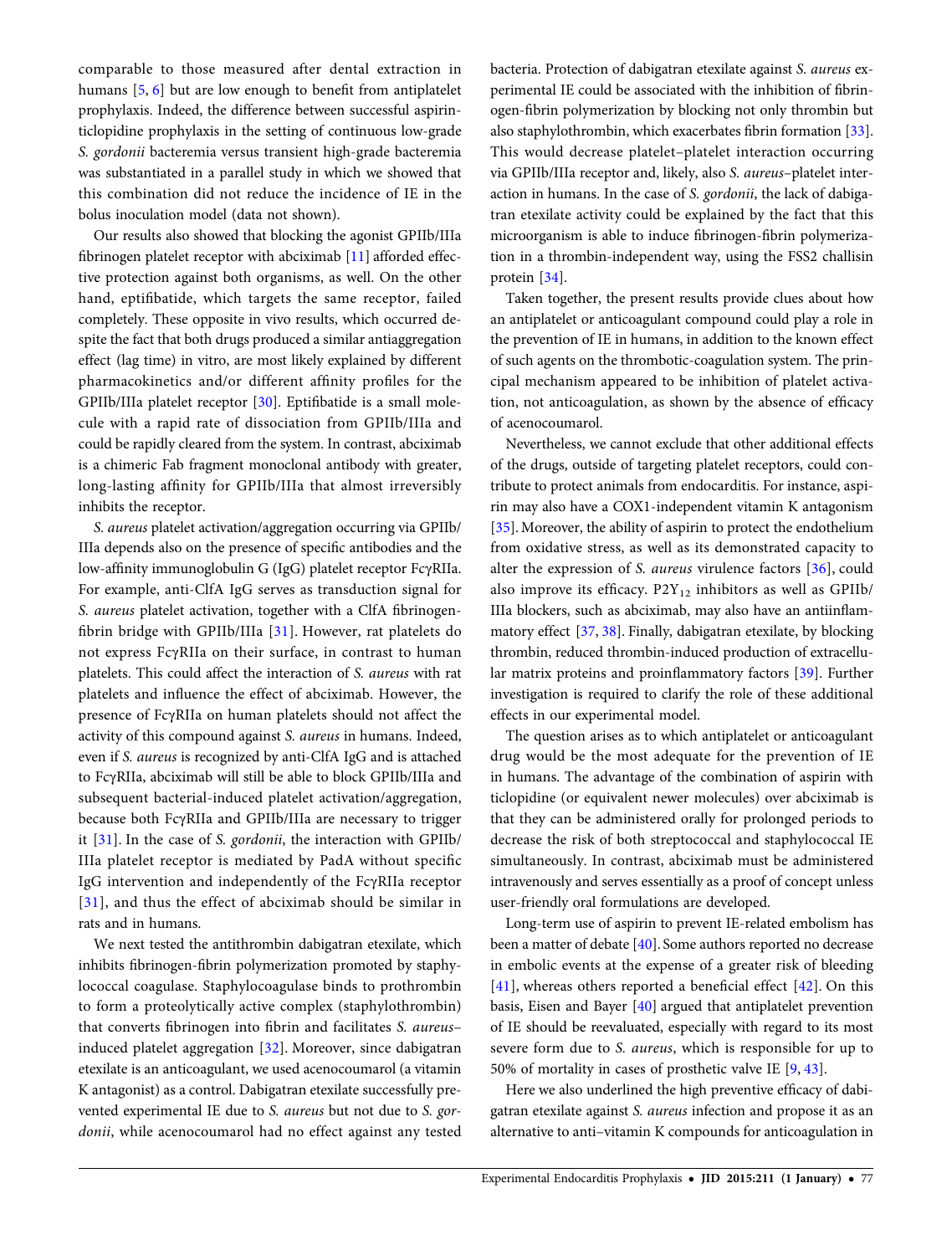<span id="page-6-0"></span>patients with prosthetic valves because it would additionally protect from S. aureus infection. However, a phase 2 study comparing dabigatran etexilate to warfarin in prosthetic valve anticoagulation [[44](#page-7-0)] was prematurely stopped because of an increase in thromboembolic events in the dabigatran etexilate group ([http://www.fda.gov/drugs/drugsafety/ucm332912.htm\)](http://www.fda.gov/drugs/drugsafety/ucm332912.htm). Detailed information on these results will be critical before such compounds can be definitively excluded from the prophylactic armamentarium.

In conclusion, our study demonstrates the beneficial effect of both antiplatelet and direct antithrombin drugs in the prevention of experimental endocarditis in a rat model mimicking spontaneous low-grade bacteremia in humans. These findings might have implications in the prophylaxis of IE in patients with at-risk valve lesions. As suggested by Eisen and Bayer [\[40](#page-7-0)], it might be time to reevaluate the beneficial effect of these drugs for prevention rather than treatment of IE.

#### Notes

Acknowledgment. We thank Shawna McCallin for critical review of the manuscript.

Financial support. This work was supported by the Swiss National Science Foundation (grants 310030-125325 and 310030-143799/1).

Potential conflicts of interest. All authors: No reported conflicts.

All authors have submitted the ICMJE Form for Disclosure of Potential Conflicts of Interest. Conflicts that the editors consider relevant to the content of the manuscript have been disclosed.

#### **References**

- 1. Dajani AS, Taubert KA, Wilson W, et al. Prevention of bacterial endocarditis. Recommendations by the American Heart Association. Circulation 1997; 96:358–66.
- 2. Que Y-AI, Moreillon P. Infective endocarditis. Nat Rev Cardiol 2011; 8:322–36.
- 3. van der Meer JT, Thompson J, Valkenburg HA, Michel MF. Epidemiology of bacterial endocarditis in The Netherlands. II. Antecedent procedures and use of prophylaxis. Arch Intern Med 1992; 152: 1869–73.
- 4. Strom BL, Abrutyn E, Berlin JA, et al. Dental and cardiac risk factors for infective endocarditis. A population-based, case-control study. Ann Intern Med 1998; 129:761–9.
- 5. Roberts GJ. Dentists are innocent! "Everyday" bacteremia is the real culprit: a review and assessment of the evidence that dental surgical procedures are a principal cause of bacterial endocarditis in children. Pediatr Cardiol 1999; 20:317–25.
- 6. Forner L, Larsen T, Kilian M, Holmstrup P. Incidence of bacteremia after chewing, tooth brushing and scaling in individuals with periodontal inflammation. J Clin Periodontol 2006; 33:401–7.
- 7. Wilson W, Taubert KA, Gewitz M, et al. Prevention of infective endocarditis: guidelines from the American Heart Association: a guideline from the American Heart Association Rheumatic Fever, Endocarditis, and Kawasaki Disease Committee, Council on Cardiovascular Disease in the Young, and the Co. Circulation 2007; 116:1736–54.
- 8. Habib G, Hoen B, Tornos P, et al. Guidelines on the prevention, diagnosis, and treatment of infective endocarditis (new version 2009): the Task Force on the Prevention, Diagnosis, and Treatment of Infective Endocarditis of the European Society of Cardiology (ESC). Eur Heart J 2009; 30:2369–413.
- 9. Chirouze C, Cabell CH, Fowler VG, et al. Prognostic factors in 61 cases of Staphylococcus aureus prosthetic valve infective endocarditis from the

International Collaboration on Endocarditis merged database. Clin Infect Dis 2004; 38:1323–7.

- 10. Sullam PM, Bayer AS, Foss WM, Cheung AL. Diminished platelet binding in vitro by Staphylococcus aureus is associated with reduced virulence in a rabbit model of infective endocarditis. Infect Immun 1996; 64:4915–21.
- 11. Michelson AD. Antiplatelet therapies for the treatment of cardiovascular disease. Nat Rev Drug Discov 2010; 9:154–69.
- 12. Scaglione F. New oral anticoagulants: comparative pharmacology with vitamin K antagonists. Clin Pharmacokinet 2013; 52:69–82.
- 13. Yagupsky P, Nolte FS. Quantitative aspects of septicemia. Clin Microbiol Rev 1990; 3:269–79.
- 14. Veloso TR, Amiguet M, Rousson V, et al. Induction of experimental endocarditis by continuous low-grade bacteremia mimicking spontaneous bacteremia in humans. Infect Immun 2011; 79:2006–11.
- 15. Kupferwasser LI, Yeaman MR, Shapiro SM, et al. Acetylsalicylic acid reduces vegetation bacterial density, hematogenous bacterial dissemination, and frequency of embolic events in experimental Staphylococcus aureus endocarditis through antiplatelet and antibacterial effects. Circulation 1999; 99:2791–7.
- 16. Eriksson BI, Dahl OE, Ahnfelt L, et al. Dose escalating safety study of a new oral direct thrombin inhibitor, dabigatran etexilate, in patients undergoing total hip replacement: BISTRO I. J Thromb Haemost 2004; 2:1573–80.
- 17. Mager DE, Mascelli MA, Kleiman NS, Fitzgerald DJ, Abernethy DR. Simultaneous modeling of abciximab plasma concentrations and ex vivo pharmacodynamics in patients undergoing coronary angioplasty. Gerontology 2003; 307:969–76.
- 18. Gilchrist IC, O'Shea JC, Kosoglou T, et al. Pharmacodynamics and pharmacokinetics of higher-dose, double-bolus eptifibatide in percutaneous coronary intervention. Circulation 2001; 104:406–11.
- 19. Katashima M, Yamada Y, Yamamoto K, et al. Analysis of antiplatelet effect of ticlopidine in humans: modeling based on irreversible inhibition of platelet precursors in bone marrow. J Pharmacokinet Biopharm 1999; 27:283–96.
- 20. Thijssen HH, Baars LG, Drittij-Reijnders MJ. Stereoselective aspects in the pharmacokinetics and pharmacodynamics of acenocoumarol and its amino and acetamido derivatives in the rat. Drug Metab Dispos 1985; 13:593–7.
- 21. Veloso TR, Chaouch A, Roger T, et al. Use of a human-like low-grade bacteremia model of experimental endocarditis to study the role of Staphylococcus aureus adhesins and platelet aggregation in early endocarditis. Infect Immun 2013; 81:697–703.
- 22. Cheng AG, McAdow M, Kim HK, Bae T, Missiakas DM, Schneewind O. Contribution of coagulases towards Staphylococcus aureus disease and protective immunity. PLoS Pathog 2010; 6:e1001036.
- 23. Nicolau DP, Tessier PR, Nightingale CH, Quintiliani R. Influence of adjunctive ticlopidine on the treatment of experimental Staphylococcus aureus endocarditis. Int J Antimicrob Agents 1998; 9:227–9.
- 24. Raveendran G, Ting HH, Best PJ, et al. Eptifibatide vs abciximab as adjunctive therapy during primary percutaneous coronary intervention for acute myocardial infarction. Mayo Clin Proc 2007; 82:196–202.
- 25. McAdow M, Kim HK, Dedent AC, Hendrickx APA, Schneewind O, Missiakas DM. Preventing Staphylococcus aureus sepsis through the inhibition of its agglutination in blood. PLoS Pathog 2011; 7:1–7.
- 26. Wienen W, Stassen J-M, Priepke H, Ries UJ, Hauel N. Antithrombotic and anticoagulant effects of the direct thrombin inhibitor dabigatran, and its oral prodrug, dabigatran etexilate, in a rabbit model of venous thrombosis. J Thromb Haemost 2007; 5:1237–42.
- 27. Zhou W, Schwarting S, Illanes S, et al. Hemostatic therapy in experimental intracerebral hemorrhage associated with the direct thrombin inhibitor dabigatran. Stroke 2011; 42:3594–9.
- 28. Fitzgerald JR, Foster TJ, Cox D. The interaction of bacterial pathogens with platelets. Nat Rev Microbiol 2006; 4:445–57.
- 29. Nicolau DP, Tessier PR, Nightingale CH. Beneficial effect of combination antiplatelet therapy on the development of experimental